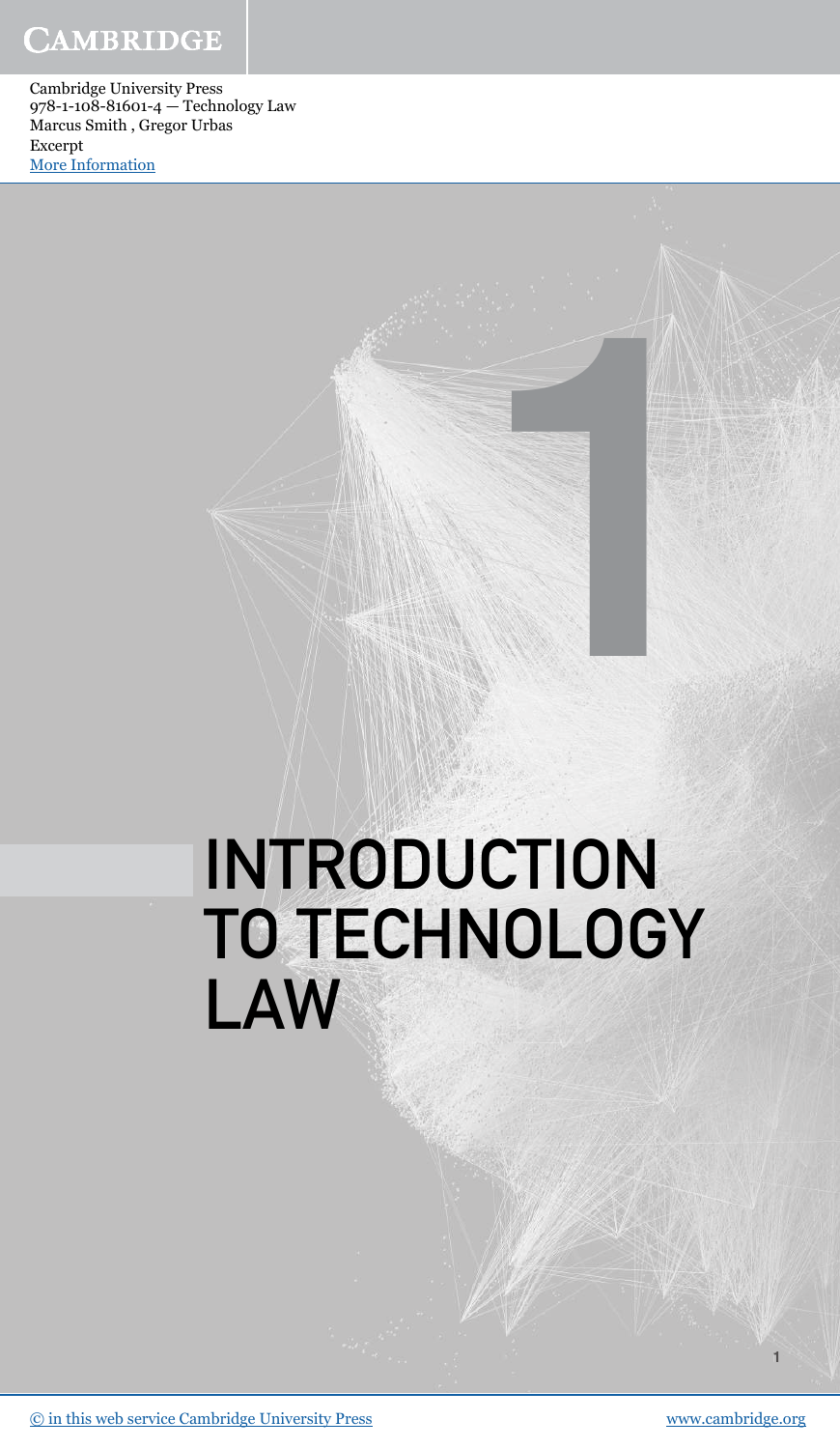2 **TECHNOLOGY LAW** 

## Conceptualising technology law

In recent decades, the regulation of technology and associated information has become an important and topical area of law, relevant to almost all aspects of society. Issues in technology law typically extend beyond specific jurisdictions and have state, national and international implications. Developments in one jurisdiction rapidly have international ramifications, due to the connectedness facilitated by the internet and modern communications technology. The areas of the law that are evolving due to technological developments are diverse: a preliminary list would include finance law, criminal law, medical law, media law and privacy law. New technology creates challenges, because when it becomes available, new regulatory gaps arise. For example, the emergence of cryptocurrencies such as Bitcoin has required public agencies to issue guidelines as to whether they constitute forms of currency, and whether dealings using them are subject to taxation laws.<sup>1</sup> Another example is the legislation enacted in the early 2000s to regulate the use of DNA evidence in criminal investigations. When these laws were enacted, the use of commercial ancestry databases and other modern techniques in genetic analysis to identify suspects in some high-profile contemporary cases was not envisaged.<sup>2</sup>

A primary consideration must be the concept and definition of technology law. As a relatively new area of the law, there has been debate over the definition and coherence of technology law as a field of legal expertise and scholarship. As a somewhat nebulous field, it is similar in this respect to other more recent and diverse fields of the law, such as health or environmental law. Technology law combines several traditional areas of the law and appears to borrow from other fields, such as criminal law, human rights law, privacy law, and political and regulatory theory.<sup>3</sup> One issue for technology law is that there is such a wide range of different technologies, each being applied in various contexts. These all have risks and benefits that must be managed to prevent harms from occurring. Further, adequate regulation in the form of legislation, judicial oversight, policies, standards and procedures spread across different areas of the legal system, fields of business, government agencies, and state, national and international jurisdictions equates to a major challenge for regulators attempting to adopt effective and coherent approaches.<sup>4</sup>

There have been numerous attempts to define the field of technology law. Until the mid-2000s, it was disjointed, lacking a cohesive theory. As more prominent legal issues arose that did not fit well within the existing paradigms, it became recognised that a new field of law was needed to determine 'how to protect interests in particular cases as well as how a decision will affect other interests once it is integrated within the whole law'.<sup>5</sup> From

<sup>1</sup> Parliament of Australia, Senate Economics References Committee, Digital Currency – Game Changer or Bit Player (August 2015). Available: <www.aph.gov.au/parliamentary\_business/committees/senate/ economics/digital\_currency/~/media/Committees/economics\_ctte/Digital\_currency/report.pdf>. See, also, Australian Taxation Office, Tax Treatment of Crypto-Currencies in Australia - Specifically Bitcoin. Available: <www.ato.gov.au/general/gen/tax-treatment-of-crypto-currencies-in-australia---specificallybitcoin> (last updated 18 June 2019).

<sup>2</sup> Chris Phillips, 'The Golden State Killer Investigation and the Nascent Field of Forensic Genealogy' (2018) 36 Forensic Science International: Genetics 186.

Theodore Ruger, 'Health Law's Coherence Anxiety' (2008) 96 Georgetown Law Journal 625, 627; Todd Aagaard, 'Environmental Law as a Legal Field: An Inquiry in Legal Taxonomy' (2010) 95 Cornell Law Review 221, 229.

<sup>4</sup> Michael Guihot, Anne Matthew and Nicolas Suzor, 'Nudging Robots: Innovative Solutions to Regulate Artificial Intelligence' (2017) 20 Vanderbilt Journal of Entertainment & Technology Law 385, 452.

<sup>5</sup> Arthur Cockfield and Jason Pridmore, 'A Synthetic Theory of Law and Technology' (2007) 8 Minnesota Journal of Law, Science & Technology 475.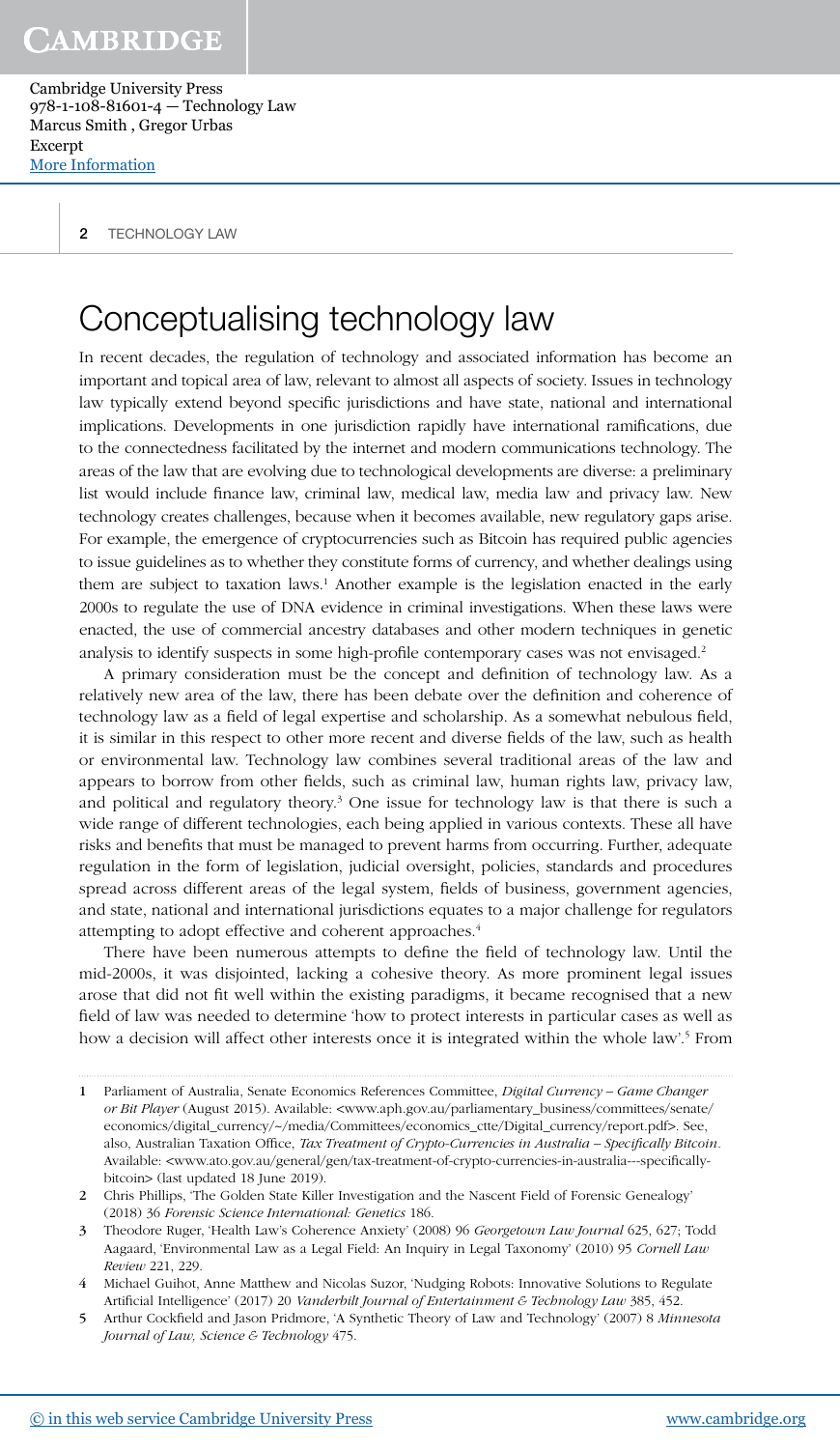**CAMBRIDGE** 

Cambridge University Press 978-1-108-81601-4 — Technology Law Marcus Smith , Gregor Urbas Excerpt [More Information](www.cambridge.org/9781108816014)

a jurisprudential and regulatory perspective, it was argued in the literature at that time that a theory of law and technology could provide 'a structure through which lessons learned from technologies of the past can help make decisions about how to regulate and adapt to future technologies'.<sup>6</sup> Technology law is an interesting and dynamic field. As it continues to grow (as it no doubt will), 'coherence in technology law will become clearer and stronger as we continue to study and identify congruencies among the seemingly disparate topics and the complexity of interactions within the field'.<sup>7</sup> Technology law is now an important and much-needed field of study.

New technologies create novel issues that press at the extremes of the established laws. As has been argued, the established fields of law, weighed down by the requirements of field coherence, are often slow to respond in time or with adequate answers … The speed of change, the rate of change, the novelty of the challenges, the rapidity with which they swamp, not only local markets, but the whole world, and the depth of those changes to our society, our environment, and what it means to be human, makes it necessary to have a set of regulatory responses to new technologies that can, well, respond, in time and at a global level … Technology law must operate where these other laws do not, or cannot adequately. It develops among the interactions between technologies, risks, and their regulation. It works alongside, sometimes with, and sometimes outside of other established areas of law and must be defined accordingly.<sup>8</sup>

It must be noted that in developing a definition of technology law, technology is itself a very broad term. What once was considered novel may now be obsolete – and yet it remains a form of technology. Technology is continually evolving across several sub-disciplines such as biotechnology, information technology, artificial intelligence and robotics. There are a number of texts available on information technology, dealing with the law as it relates to computing and the internet. While many areas of technology are closely related to information, either producing it or analysing it, many are not, and this term is too narrow for the burgeoning field that this text seeks to encompass. Defining technology law on the basis of specific areas, such as biotechnology or information technology, would become dated as each developed and morphed into other areas over time. Given the rate of advancement, it is appropriate to approach the subject broadly. For this reason, Donald Schön's definition, outlined in his work *Technology and Change* (1967) has withstood the test of time. This definition of technology encompasses 'any tool or technique, any product or process, any physical equipment or method of doing or making, by which human capability is extended'.<sup>9</sup> In this context, the focus of technology law becomes 'adjusting law and regulation for sociotechnical change'.<sup>10</sup> The complexity of technology is amplified by the pace at which new technologies arise and by the breadth of their impact. Roger Brownsword et al (2017) propose that the unifying question technology law addresses is threefold: first, the

 <sup>6</sup> Lyria Bennett Moses, 'Why Have a Theory of Law and Technological Change' (2007) 8 Minnesota Journal of Law, Science & Technology 589, 605.

 <sup>7</sup> Michael Guihot, 'Coherence in Technology Law' (2019) 11(2) Law, Innovation and Technology (DOI:10. 1080/17579961.2019.1665792), 9.

 <sup>8</sup> Ibid.

 <sup>9</sup> Donald Schön, Technology and Change (Pergamon Press, 1967), 1.

<sup>10</sup> Lyria Bennett Moses, 'Regulating in the Face of Sociotechnical Change'. In Roger Brownsword, Eloise Scotford and Karen Yeung (eds), The Oxford Handbook of Law, Regulation and Technology (Oxford University Press, 2017), 576.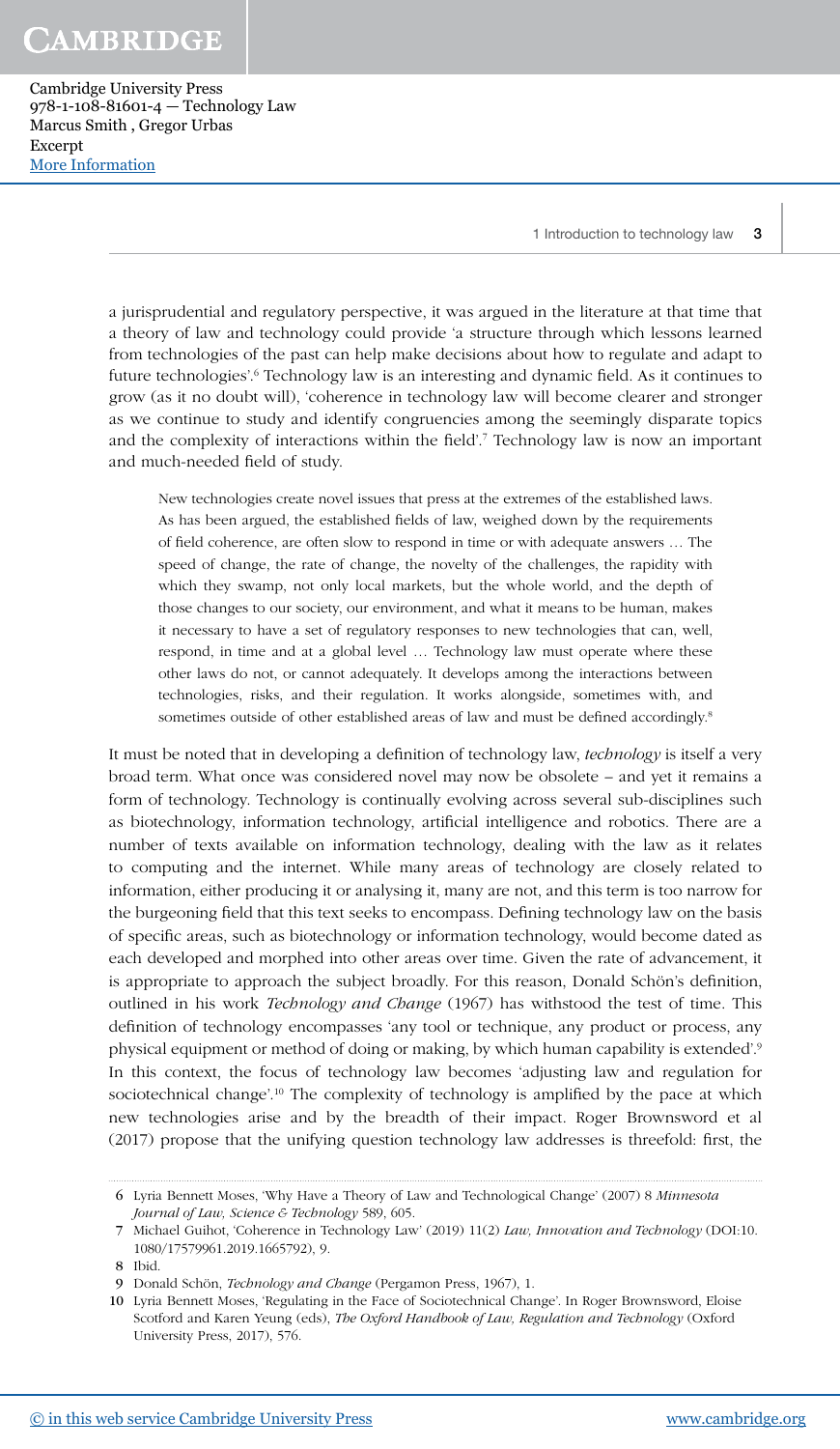challenge that new forms of technology pose to 'established legal frameworks, doctrines, and institutions'; second, the 'adequacy of existing regulatory regimes'; and finally, the 'ideas and justifications offered in support of regulatory intervention'.<sup>11</sup>

# Recent developments in technology law

Reflecting on political, social and legal developments over the past decade, there have been many relevant issues subject to public debate that engage with technology and law. Briefly highlighting a number of these provides an introduction to the field and is a useful way of foreshadowing the more detailed discussions of these and many other examples that will take place in the following chapters of this text. These examples indicate the balancing act at the heart of many issues in this area of the law – a trade-off between individual and collective rights – specifically, how technology should be used and regulated. The examples are indicative of the need to regulate the harmful aspects of new technology and the associated challenges inherent in doing so, while facilitating the development and adoption of beneficial technological advancements.

While technology has positive and negative applications and implications, recent technological developments can be contrasted with those in the 20th century. Developments such as air travel, the revolution in computing and the discovery of antibiotics all benefited society greatly and, while of course requiring regulation, were associated with relatively few negative implications for most individuals, particularly when considered in the context of the advantages they provided. An exception to this would, of course, be the impact of the Industrial Revolution on the environment and its implications for society; however, further technology has also provided the capacity to mitigate harmful effects of earlier technologies, such as solar and other renewable forms of energy production. In the contemporary examples from the last decade that will be discussed shortly, vast advances in information and communications technology have been associated with compromised privacy and autonomy, principally due to the development of the internet, smartphones, social media, genomics, biometrics and artificial intelligence. Other areas of development where the complex implications of new technology can be observed include healthcare and cybercrime.

#### Communications

In 2013, a whistleblower from the US intelligence community leaked an enormous amount of information to journalists about the extensive surveillance and analysis of communications, social media and internet usage by the United States and allied countries, including Australia, Canada, New Zealand and the United Kingdom. Edward Snowden, a subcontractor and systems analyst for the National Security Agency (NSA), released classified documents detailing global surveillance programs run by the NSA and the Five Eyes intelligence network, which includes the NSA's partner agencies such as the Australian Signals Directorate (ASD) and the Government Communications Headquarters (GCHQ) in the United Kingdom. It has been estimated that Snowden disclosed approximately 1.7 million intelligence files, including 15 000 Australian files. The disclosures included the names and details of various

<sup>11</sup> Roger Brownsword, Eloise Scotford and Karen Yeung (eds), The Oxford Handbook of Law, Regulation and Technology (Oxford University Press, 2017), 7–15.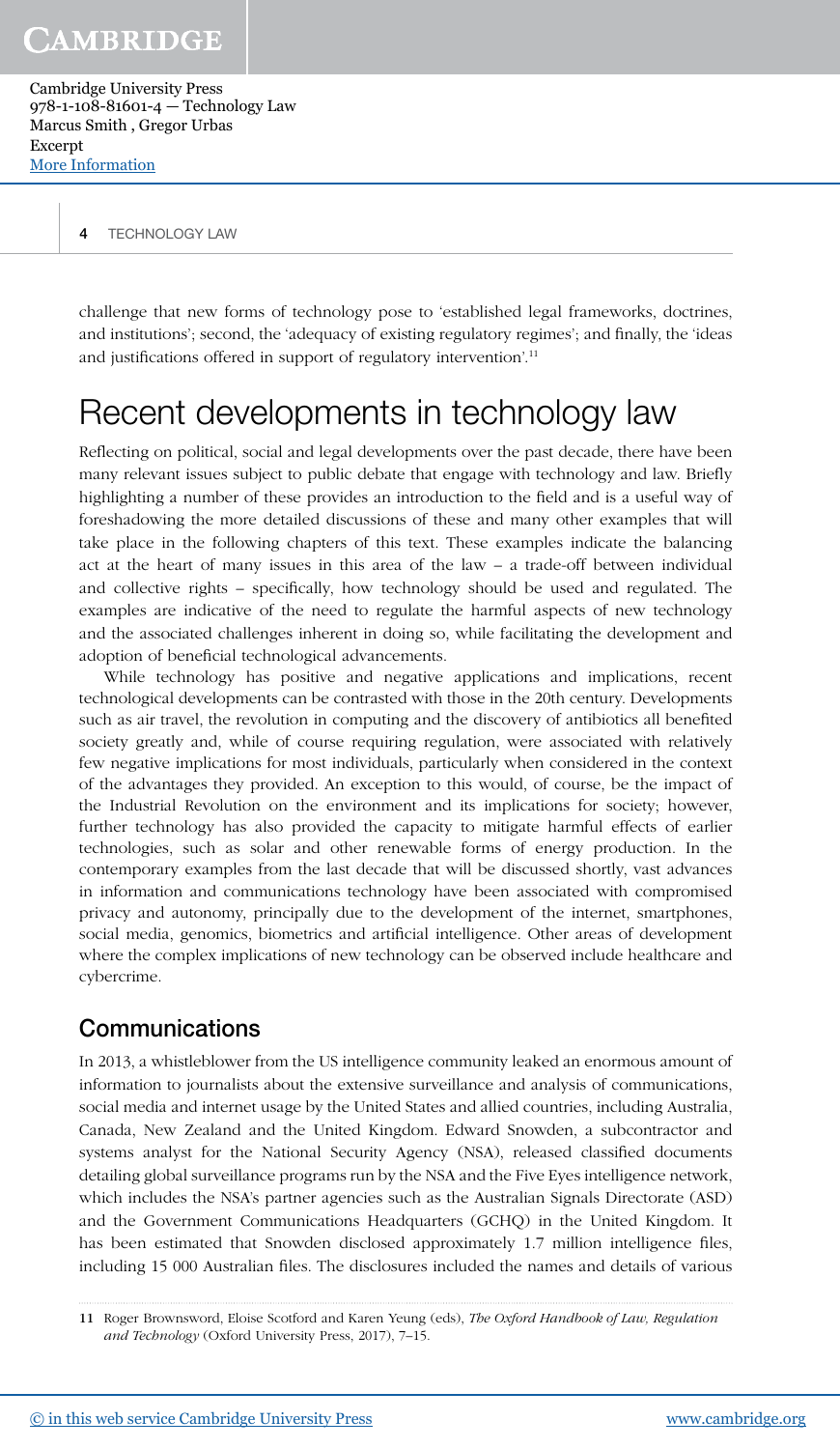CAMBRIDGE

Cambridge University Press 978-1-108-81601-4 — Technology Law Marcus Smith , Gregor Urbas Excerpt [More Information](www.cambridge.org/9781108816014)

1 Introduction to technology law 5

programs run by these agencies. Among them were the PRISM, XKeyscore and Tempora programs, which enabled 'almost anything done on the internet' to be intercepted, searched and stored by surreptitious tapping of undersea fibre-optic cables and through confidential agreements with technology companies.<sup>12</sup> The documents also revealed that the United States had spied on the communications of world leaders, including several of its allies.<sup>13</sup> A major report commissioned by the US government following these revelations sets out the arguments and counterarguments that might be used to justify these national security activities.

One of the government's most fundamental responsibilities is to protect this form of security … Appropriately conducted and properly disciplined, surveillance can help to eliminate important national security risks. It has helped to save lives in the past. It will help to do so in the future.<sup>14</sup>

The report also recognises the ethical, as well as potential commercial, implications for the United States of these actions. The discrepancy between what is acknowledged in the report, and the practices that led to it being commissioned, is vast.

In a free society, public officials should never engage in surveillance in order to punish their political enemies; to restrict freedom of speech or religion; to suppress legitimate criticism and dissent; to help their preferred companies or industries; to provide domestic companies with an unfair competitive advantage; or to benefit or burden members of groups defined in terms of religion, ethnicity, race, and gender.<sup>15</sup>

… If we are too aggressive in our surveillance policies … we might trigger serious economic repercussions for American businesses, which might lose their share of the world's communications market because of a growing distrust of their capacity to guarantee the privacy of their international users. Recent disclosures have generated considerable concern along these lines.<sup>16</sup>

The countries implicated by Snowden sought to introduce legislation and create a legal framework that supported some of the activities reported, such as metadata retention. Two years later, the Australian government introduced the Telecommunications (Interception and Access) Amendment (Data Retention) Act 2015 (Cth). The Act amended the Telecommunications (Interception and Access) Act 1979 (Cth), to require telecommunications companies and internet service providers to retain phone, internet and email metadata of all their users for a two-year period. According to the legislation, the content of communications is not stored; however, staff in certain government agencies are able to access the information

13 Ibid.

- 15 Ibid, xvii.
- 16 Ibid, 104.

<sup>12</sup> Glenn Greenwald, 'Edward Snowden: The Whistleblower Behind the NSA Surveillance Revelations', The Guardian, 11 June 2013. Lina Dencik and Jonathan Cable, 'The Advent of Surveillance Realism: Public Opinion and Activist Responses to the Snowden Leaks' (2017) 11 International Journal of Communication 763, 765.

<sup>14</sup> Richard Clarke et al, The NSA Report: Liberty and Security in a Changing World (Princeton University Press, 2014), 1.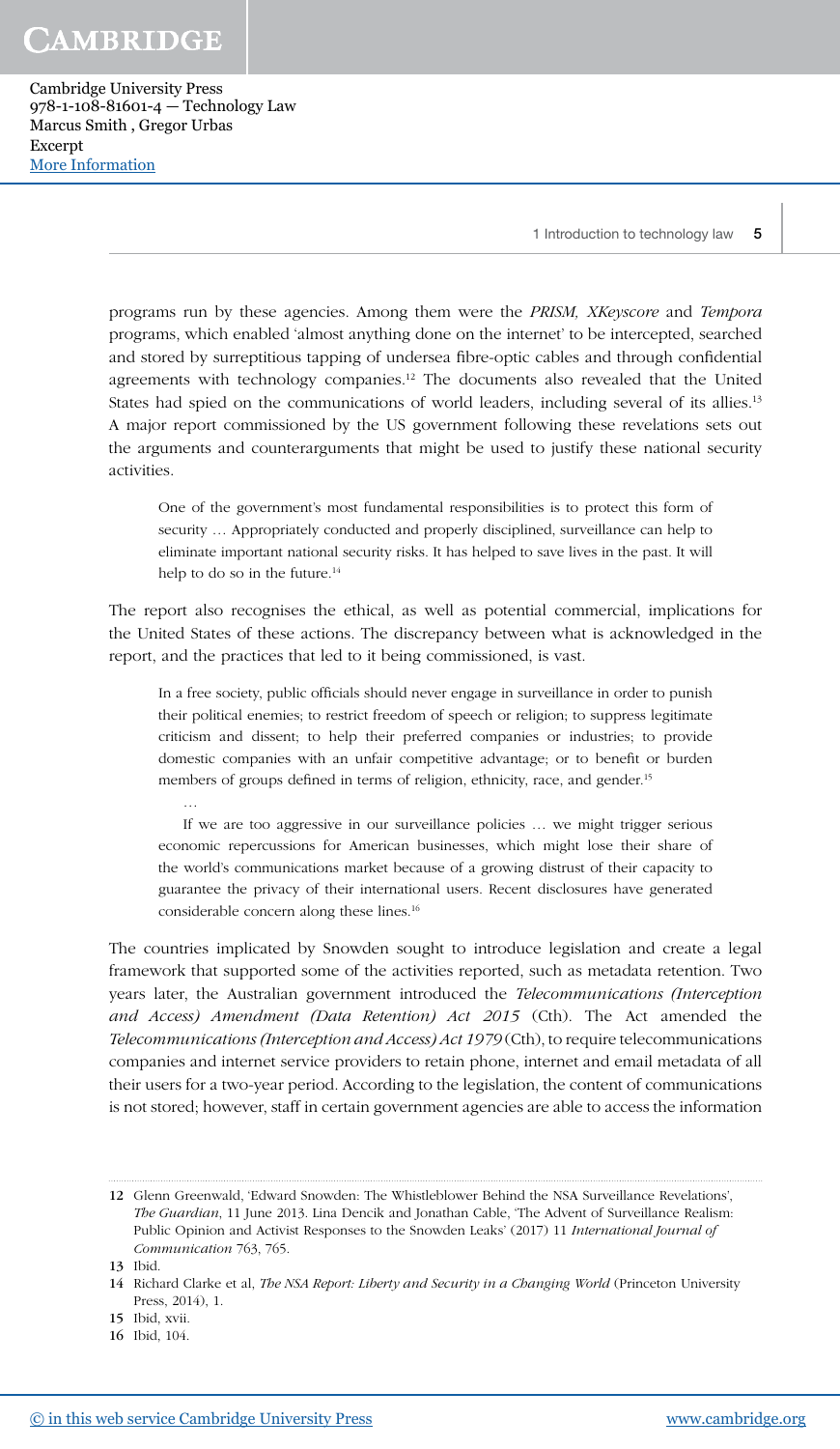without a warrant. The legislation states that the content or substance of a communication is not required to be kept,<sup>17</sup> but that all the following information must be recorded:

- the subscribers' accounts, services and telecommunications devices
- the source and destination of a communication
- the date, time and duration of a communication
- the type of communication or service used
- the location of equipment or a line used in a communication.<sup>18</sup>

There is no doubt that telecommunications and internet data can be very important in criminal investigations in understanding the activities of perpetrators and victims, and thus contribute to preventing, investigating and prosecuting serious crime.<sup>19</sup> There are many examples of cases where data retention has enabled the collection of pertinent information that could not otherwise have been accessed; and in the case of the serious and expanding problem of cybercrime, it is the only way offenders can be identified in the real world.<sup>20</sup> The alternate perspective argues that data retention is disproportionate, indiscriminately retaining 'data relating to entire populations, irrespective of the nature of the data or whether or not there is a reasonable suspicion of a serious threat posed by those to whom the data relates'.<sup>21</sup> A further argument that is sometimes overlooked is that the distinction between 'content' and 'metadata' fails to acknowledge how much 'metadata' can reveal about an individual's life, particularly when aggregated and integrated with data analytic programs.<sup>22</sup>

#### **Healthcare**

Internet and communications data is not the only area of technology of significance from a legal and regulatory perspective that has advanced rapidly in recent years. The mapping of the genome in 2003, as well as more recent gene editing technologies such as CRISPR/Cas9, have led to a revolution in medical diagnosis and treatment, as well as in reproductive medicine.<sup>23</sup> There are many implications of these new abilities to manipulate DNA. Myriad Genetics is a company providing diagnostic tests that enable doctors to understand the genetic basis of

<sup>17</sup> Telecommunications (Interception and Access) Act 1979 (Cth), s 187A(4).

<sup>18</sup> Ibid, s 187AA.

<sup>19</sup> Australian Federal Police, Submission to the Telecommunications (Interception and Access) Amendment (Data Retention) Bill 2014 Inquiry by the Parliamentary Joint Committee on Intelligence and Security. Available: <https://www.aph.gov.au/parliamentary\_business/committees/joint/intelligence\_and\_security/ data\_retention>.

<sup>20</sup> Attorney-General's Department, Submission to the Telecommunications (Interception and Access) Amendment (Data Retention) Bill 2014 Inquiry by the Parliamentary Joint Committee on Intelligence and Security. Available: <https://www.aph.gov.au/parliamentary\_business/committees/joint/ intelligence\_and\_security/data\_retention>.

<sup>21</sup> Australian Privacy Foundation, Submission to the Telecommunications (Interception and Access) Amendment (Data Retention) Bill 2014 Inquiry by the Parliamentary Joint Committee on Intelligence and Security. Available: <https://www.aph.gov.au/parliamentary\_business/committees/joint/ intelligence\_and\_security/data\_retention>.

<sup>22</sup> Even encrypted messages can be accessed. As will be discussed in Chapter 3, the Telecommunications and Other Legislation Amendment (Assistance and Access) Act 2018 (Cth) compels technology companies to provide police and security agencies with access to encrypted messages.

<sup>23</sup> Rodolphe Barrangou and Jennifer Doudna, 'Applications of CRISPR Technologies in Research and Beyond' (2016) 34 Nature Biotechnology 933.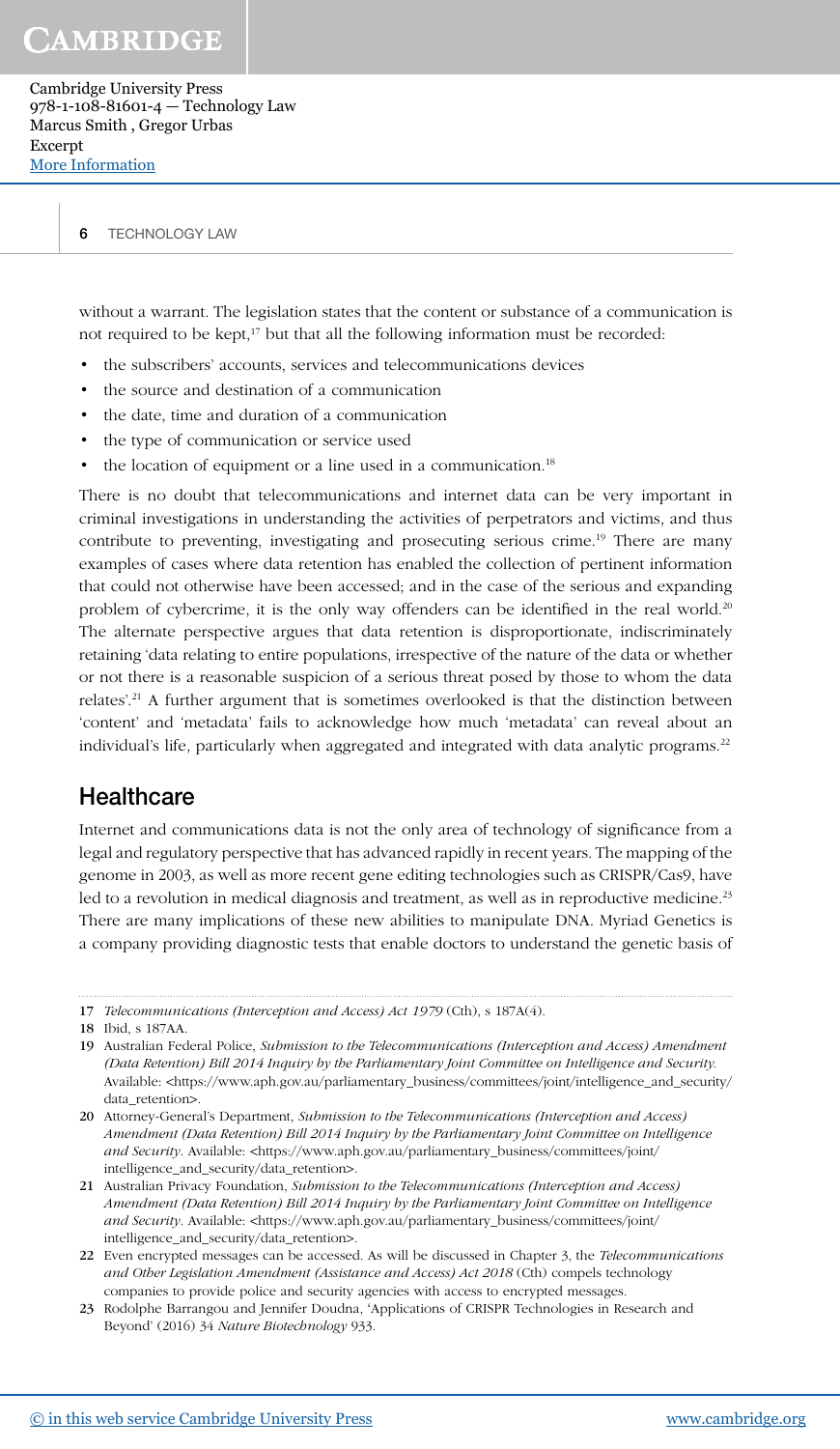diseases, including the risk of development, onset and progression, and optimal treatment strategies.<sup>24</sup> This rapidly growing field of personalised medicine will become increasingly important with the further advances in genomics, enabling therapies that give the individual the best chance of recovery, and gene therapies for major diseases such as cancer. In 1994, Myriad Genetics researchers were involved in research that successfully identified and cloned what is now known as the *breast cancer type 1 susceptibility protein gene* (BRCA1), one of the most significant achievements of modern medical science. Myriad subsequently sought to patent the BRCA1 gene, the part of the human genome that they had been involved in identifying and isolating, an action that was immediately controversial. In the United States, the case Association for Molecular Pathology v Myriad Genetics Inc went to the Supreme Court, which ultimately found that it was not able to be patented because '[a] naturally occurring DNA segment is a product of nature and not patent eligible merely because it has been isolated'.<sup>25</sup> Myriad Genetics also sought to patent BRCA1 in Australia, which also resulted in extensive litigation. It was eventually heard by the High Court in the case  $D'Arcy \nu Myriad$ *Genetics Inc*,<sup>26</sup> which reached a similar conclusion and held that the invention was not 'a manner of manufacture' within the meaning of the Patents Act 1990 (Cth).<sup>27</sup>

### Artificial intelligence

The efficiency enabled by new technology is clear, but this can bring its own new problems. An example of this is the way governments and the private sector are now taking full advantage of the efficiencies facilitated by the internet and data analytics in their service provision and business activities. While there are significant efficiency gains to be made, data security remains an ongoing concern, along with other lessons that have been learnt in the first major forays into this area by the Australian government. Automated systems have the potential for efficiency gains in both the private and public sectors that can provide a basis for economic growth. But an understanding of how these systems impact on individual privacy and autonomy must also be taken into account, and is crucial to mitigating the social costs and enhancing the benefits.

One example of the use of new technology in government systems that had a less than ideal outcome was the 2016 Australian Census, subsequently known as  $*$ CensusFail.<sup>28</sup> In a process that sought to increase efficiency, the 2016 Census was the first in Australia's history to offer completion of the forms online. However, on census night, 9 August 2016, the Australian Bureau of Statistics' (ABS) system crashed, due to distributed denial-ofservice attacks, and was unavailable for citizens to complete their details, making it the most unsuccessful census ever administered by the ABS. It subsequently became known that the ABS shut down the site after it was subject to 'attacks emanating from overseas', which raised questions not only about service provision but data security on the new online platform

<sup>24</sup> Myriad Genetics. Available: <www.myriad.com>.

<sup>25</sup> 133 S Ct 2107 (2013), 2111.

<sup>26</sup> (2015) 258 CLR 334.

<sup>27</sup> Matthew Rimmer, 'An Exorbitant Monopoly: The High Court of Australia, Myriad Genetics, and Gene Patents'. In Duncan Matthews and Herbert Zech (eds), Research Handbook on Intellectual Property and the Life Sciences (Edward Elgar, 2017).

<sup>28</sup> Doug Dingwall, 'Bureau of Statistics Looks to Avoid the Mistakes of "Censusfail"', Sydney Morning Herald, 16 January 2019.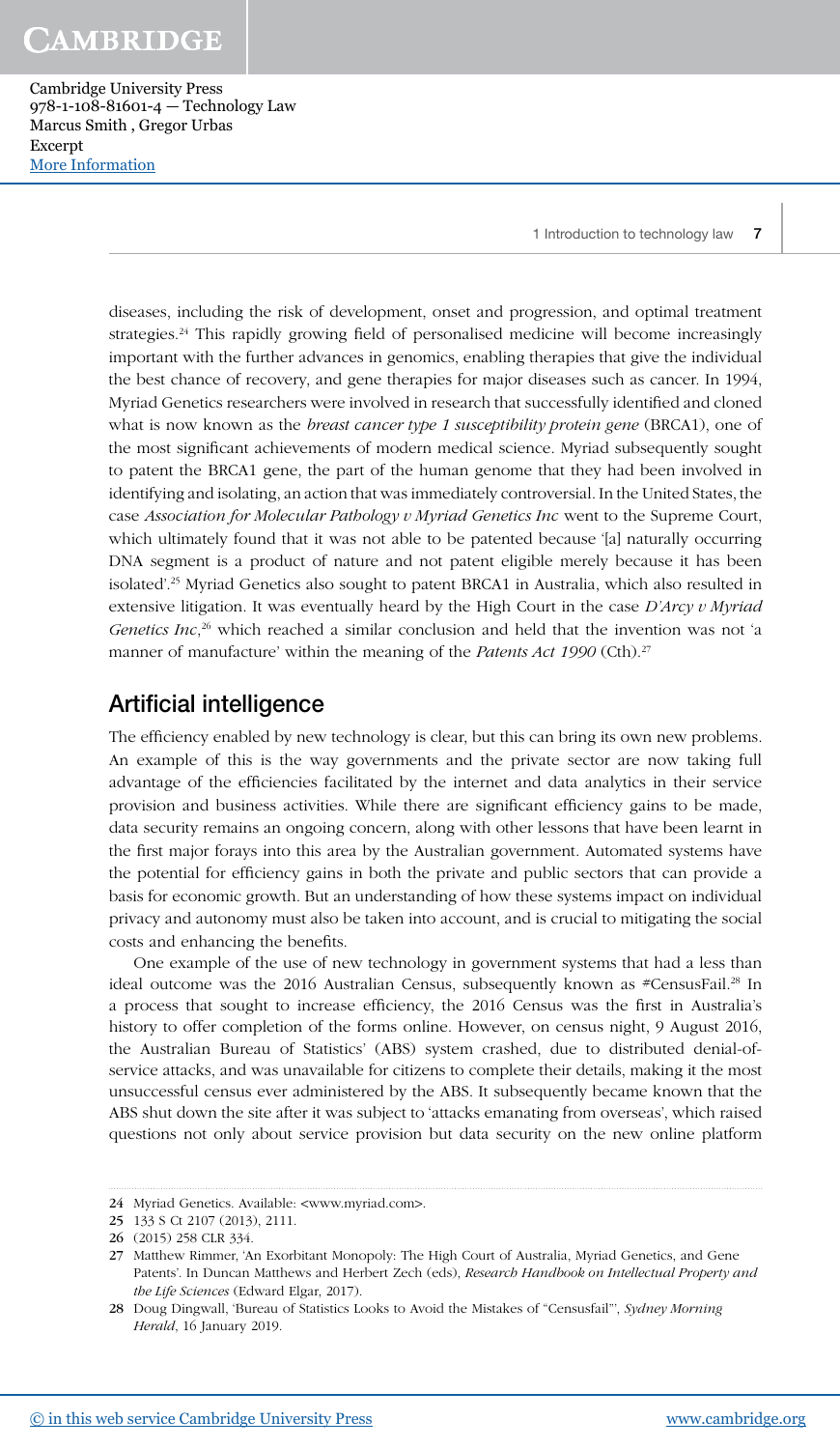8 TECHNOLOGY LAW

in comparison with the previous paper-based methods. The Senate inquiry that followed made 16 recommendations for future surveys, including greater scrutiny of the technology that would be deployed for the 2021 Census and prompt reporting of data breaches when identified.<sup>29</sup>

In the social security context, Online Compliance Intervention, otherwise known as 'Robodebt', has caused great controversy in Australia. It relates to the use of data matching systems to compare data from the Australian Taxation Office with welfare payments and income declared to the Centrelink agency, and highlights the unintended consequences that can occur when these systems are introduced to increase efficiency. While efficiency was the primary goal in this case, the automated system actually led to unjust outcomes, negative publicity, a loss of trust in government processes, and increased costs associated with reviews, appeals and interventions.<sup>30</sup>

#### Social media

While providing important and popular services in internet searching and social networking, it is now well understood that technology companies such as Google and Facebook have become highly profitable and powerful due to the vast amount of data that is provided to them by billions of users around the world and which the companies utilise for advertising purposes. There have been several controversies associated with use of this trove of data; however, the use of Facebook data by the British political consultancy firm Cambridge Analytica in relation to the 2016 presidential election in the United States has received the most coverage. Big data analytics was used in association with information gathered from up to 70 million Facebook users in the United States to develop psychological profiles of voters, which then informed online advertising strategies for the Republican Party. In association with poll results and other intelligence, this strategy was based on the principle that by identifying and understanding individuals in key electorates, different voters could be convinced to have the same opinion on an issue or candidate by using advertisements specifically targeting their personality and social views. The firm was later dissolved after questions arose about the legality of involving a foreign firm in a US presidential election campaign and whether the scale of the activity had compromised the integrity of the election itself. In 2019, Facebook was fined US\$5 billion over its management of user data following inquiries into the arrangement.<sup>31</sup>

## **Cybercrime**

Cybercrime is a very significant emerging threat, recently estimated to cost the Australian economy up to A\$1 billion annually.<sup>32</sup> It affects government, businesses and individuals, and there are numerous recent examples. In 2019, it was revealed that the Australian National

<sup>29</sup> Senate Economics References Committee, 2016 Census: Issues of Trust (Parliament of Australia, 2017).

<sup>30</sup> Senate Community Affairs References Committee, Design, Scope, Cost-Benefit Analysis, Contracts Awarded and Implementation Associated with the Better Management of the Social Welfare System Initiative (Parliament of Australia, 2017). Available: <www.aph.gov.au/parliamentary\_business/ committees/senate/community\_affairs/socialwelfaresystem>.

<sup>31</sup> Julia Carrie Wong, 'The Cambridge Analytica Scandal Changed the World – But it Didn't Change Facebook', The Guardian, 18 March 2019.

<sup>32</sup> Australian Criminal Intelligence Commission, Cybercrime (2019). Available: <https://www.acic.gov.au/ about-crime/crime-types/cybercrime>.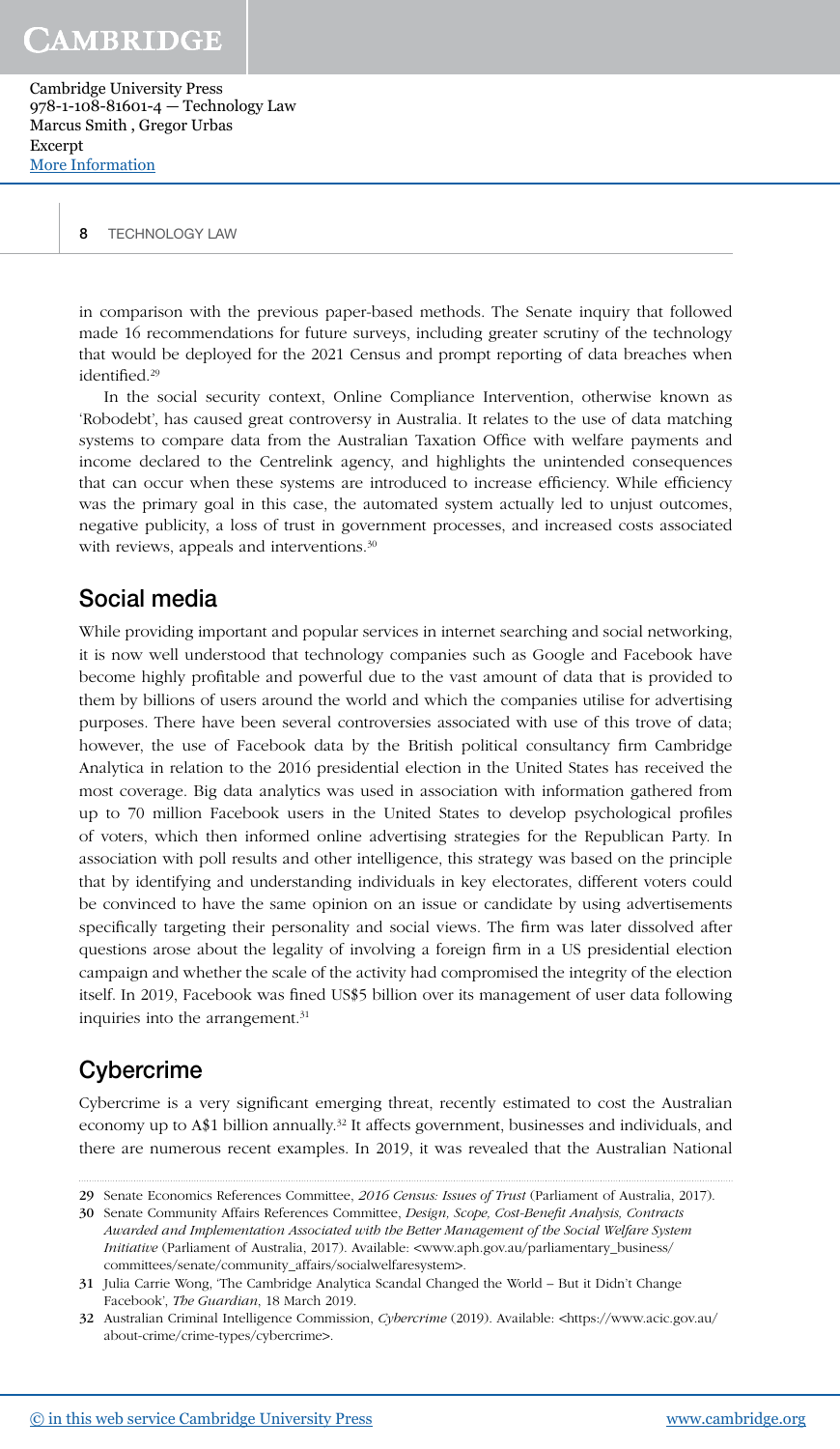University (ANU) suffered a large and sophisticated cyber attack, losing a large amount of data over a period of several months. The attack targeted a database holding student and staff records relating to a 19-year period. Investigators determined that the details taken included names, addresses, dates of birth, contact details, tax file numbers, payroll information, bank account details and academic records. Information of this type could be of value for identity theft purposes; however, it was speculated that its level of sophistication indicated it was more likely to have been undertaken by a state actor. It has been speculated that China was likely the actor involved and was interested in the ANU's data because of the large number of students who go on to work in government, the foreign service, and Australia's military and security partnerships with the United States, as well as the large number of Chinese students enrolled at the institution. $33$  It was the latest in a large number of cybersecurity incidents affecting political organisations, financial institutions and private citizens around the world.

#### **Biometrics**

The Identity-Matching Services Bill 2019 (Cth), though not yet enacted, seeks approval for a facial recognition database that integrates images from all passport and driver's licence databases. In addition to a facial image verification service that can be used to prevent identity fraud, a law enforcement database was also introduced. This second database can potentially, and at some point in the future almost certainly will, be integrated with other technologies such as CCTV to allow real-time surveillance in public spaces – an approach that is already widely used in China as part of that country's 'social credit system'.<sup>34</sup> This capability has significant potential for mass surveillance applications and would need to be closely regulated, with developments in China indicating how it could also be used in liberal democracies if safeguards are not implemented. Such developments may already be underway, with Victoria Police confirming that it 'utilises facial recognition technology for investigative and intelligence-gathering purposes across the City of Melbourne council's network of 138 surveillance cameras'.<sup>35</sup>

These are just a sample of some of the areas of technology law that have been discussed in the media over the past decade. They will be explored in greater depth later in the text, following a discussion of regulatory and political theory in Chapter 2. There have, of course, been many more instances, not as widely known, but in their own way just as significant, particularly when trends are considered in aggregate. Technology impacts on so many areas of our lives, it is surprising that it has not yet been given the treatment it deserves in teaching and scholarship.

Whether it is the use of a drone received as a gift, a movie downloaded online, images posted on social media, goods purchased from an online merchant, or research into one's genetic ancestry, the legal implications of new technologies are becoming central to everyday living. Technology will continue to influence not just macro events, such as elections, the implementation of national data systems or advances in biotechnology, but

34 Fan Liang et al, 'Constructing a Data-Driven Society: China's Social Credit System as a State Surveillance Infrastructure' (2018) 10 Policy and Internet 415.

<sup>33</sup> Australian National University, ANU Releases Detailed Account of Data Breach, 2 October 2019.

Available: <https://www.anu.edu.au/news/all-news/anu-releases-detailed-account-of-data-breach>.

<sup>35</sup> Elias Visontay, 'Councils Tracking Our Faces on the Sly', The Australian, 29 August 2019.